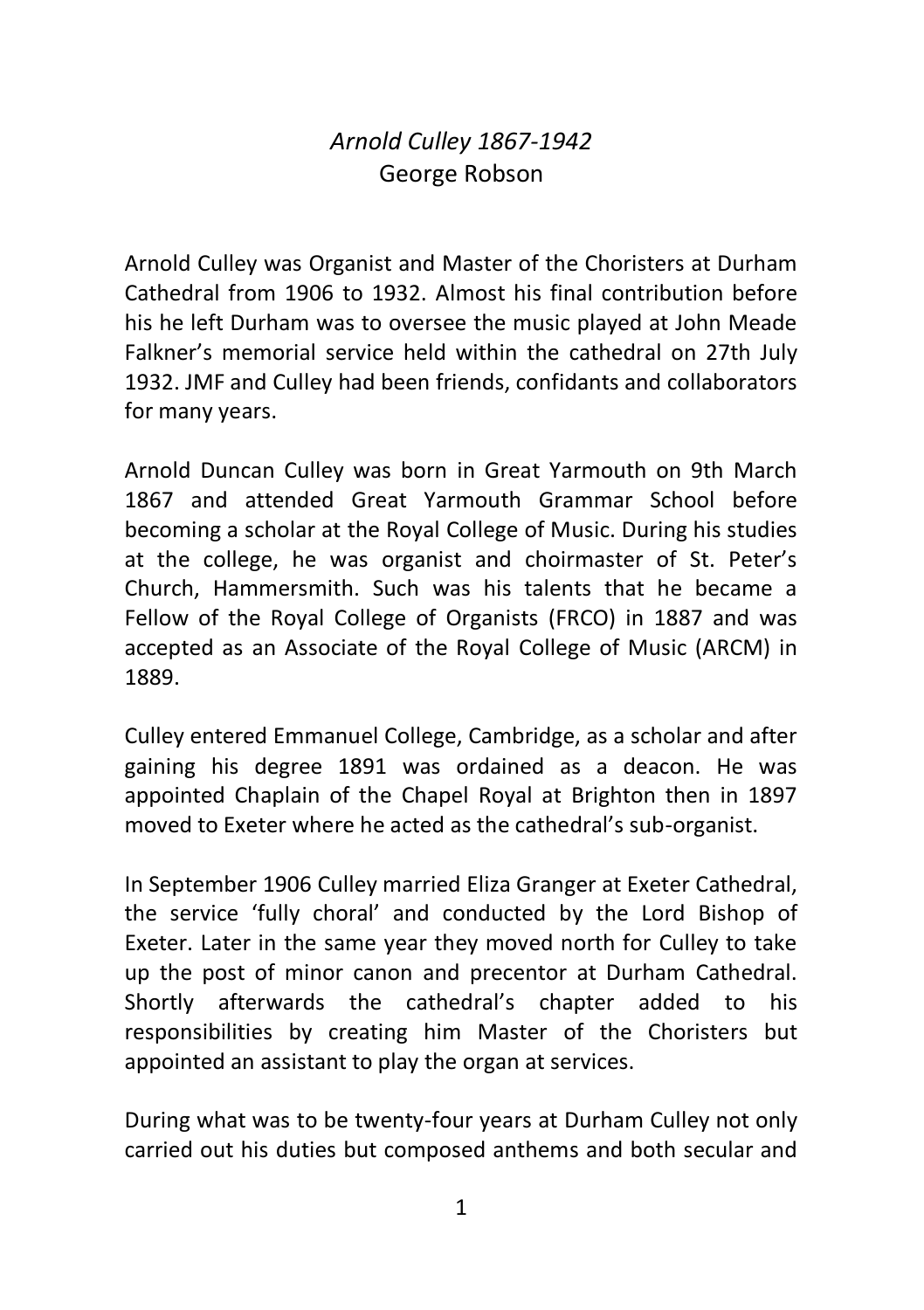sacred songs. Some were used in the numerous notable services to mark national occasions, funerals, weddings.\*



JMF worked with Culley on his (JMF's) drawing together a collection of liturgical chants named *Ad Majorem* and which reached three editions. Over a period of months, they put aside Sunday afternoons to work on this in the cathedral organ loft. Two of the chants that feature were compositions of Culley, one set to Psalm 145 and the other to Psalms 148 and 149.

**The organ loft, Durham Cathedral**



Michael Millgate's cataloguing of Thomas Hardy's Max Gate book collection shows that JMF presented Hardy with a copy of *Ad Majorem* in 1913.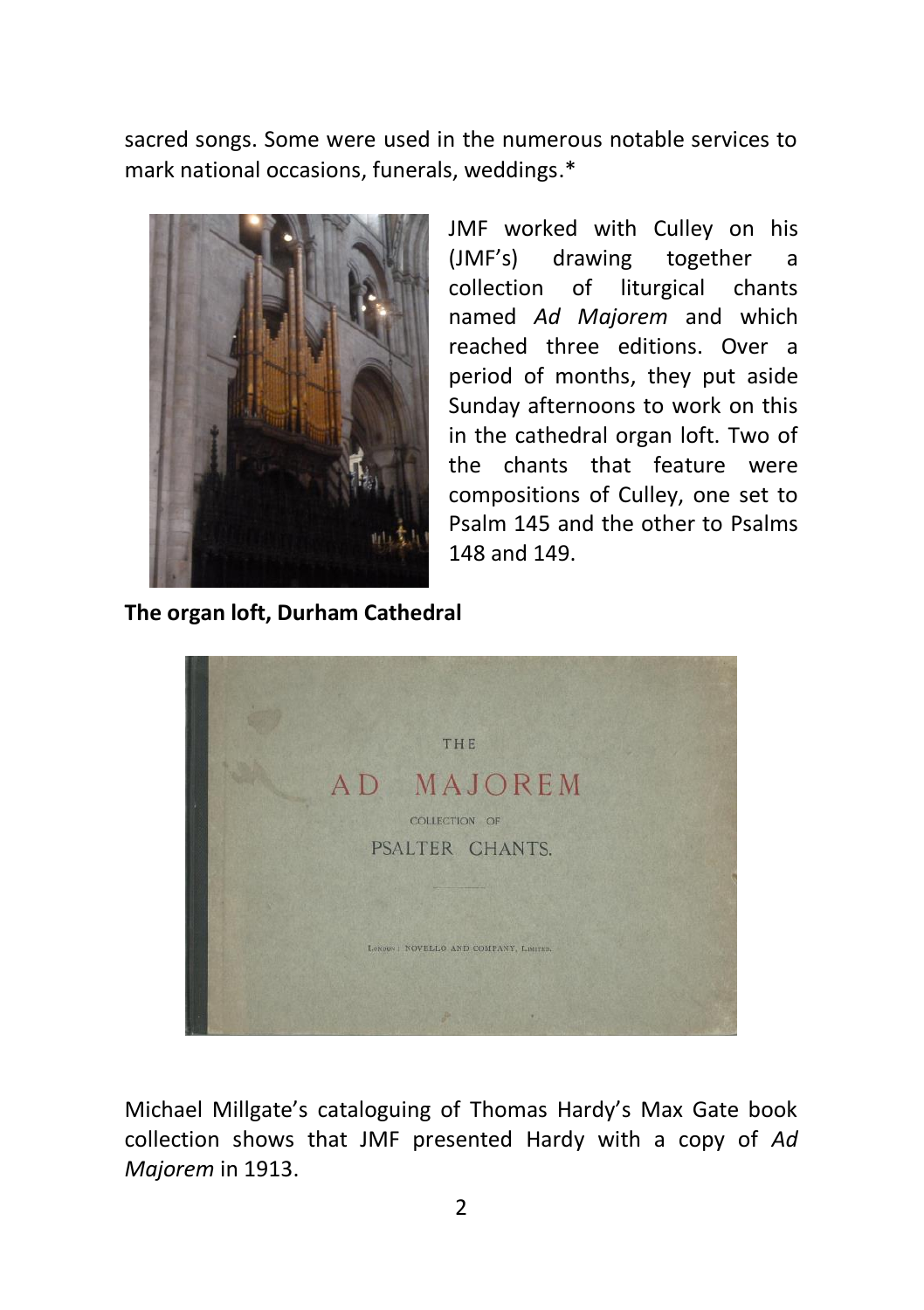Two photographs have come to light which are of interest. There was a custom to commemorate the anniversary of the local Battle of Neville's Cross (13th October 1346) by the choir singing on the roof of the main tower of the cathedral. At the 1911 performance the choir sang three anthems and allowed a photograph to be taken by the local press.



The other photograph is a colour portrait held by the Cathedral library.



During all these years John Meade Falkner was living very close to the Cathedral and the pair and their wives became close friends, often dining at each other's home.

Weeks after the death of JMF, Culley left Durham to enjoy semi-retirement in the form of a living as rector of Burwarton in Shropshire. This had been gifted to him by his friend Lord Boyne (seventh

Viscount) and involved only light duties. He held this post until 1941 and died the following year aged eighty.